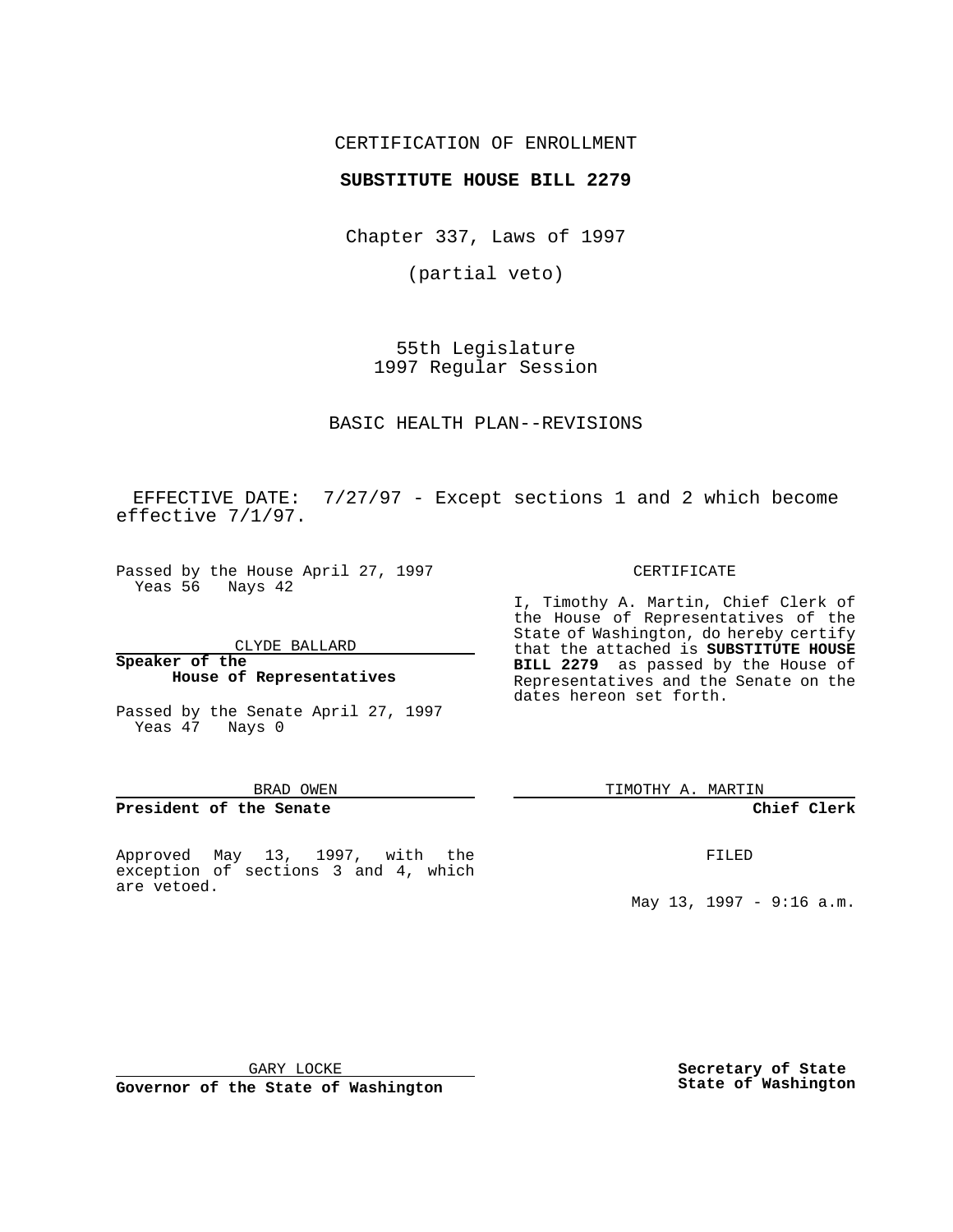# **SUBSTITUTE HOUSE BILL 2279** \_\_\_\_\_\_\_\_\_\_\_\_\_\_\_\_\_\_\_\_\_\_\_\_\_\_\_\_\_\_\_\_\_\_\_\_\_\_\_\_\_\_\_\_\_\_\_

\_\_\_\_\_\_\_\_\_\_\_\_\_\_\_\_\_\_\_\_\_\_\_\_\_\_\_\_\_\_\_\_\_\_\_\_\_\_\_\_\_\_\_\_\_\_\_

Passed Legislature - 1997 Regular Session

AS RECOMMENDED BY THE CONFERENCE COMMITTEE

### **State of Washington 55th Legislature 1997 Regular Session**

**By** House Committee on Appropriations (originally sponsored by Representatives Huff and Backlund)

Read first time 04/07/97.

1 AN ACT Relating to the basic health plan; amending RCW 70.47.015, 48.43.025, 48.43.035, 48.41.060, 48.41.030, 70.47.120, and 70.47.130; reenacting and amending RCW 70.47.060; providing an effective date; and declaring an emergency.

BE IT ENACTED BY THE LEGISLATURE OF THE STATE OF WASHINGTON:

 **Sec. 1.** RCW 70.47.015 and 1995 c 265 s 1 are each amended to read as follows:

 (1) The legislature finds that the basic health plan has been an effective program in providing health coverage for uninsured residents. Further, since 1993, substantial amounts of public funds have been allocated for subsidized basic health plan enrollment.

 (2) It is the intent of the legislature that the basic health plan enrollment be expanded expeditiously, consistent with funds available in the health services account, with the goal of two hundred thousand adult subsidized basic health plan enrollees and one hundred thirty thousand children covered through expanded medical assistance services by June 30, 1997, with the priority of providing needed health services to children in conjunction with other public programs.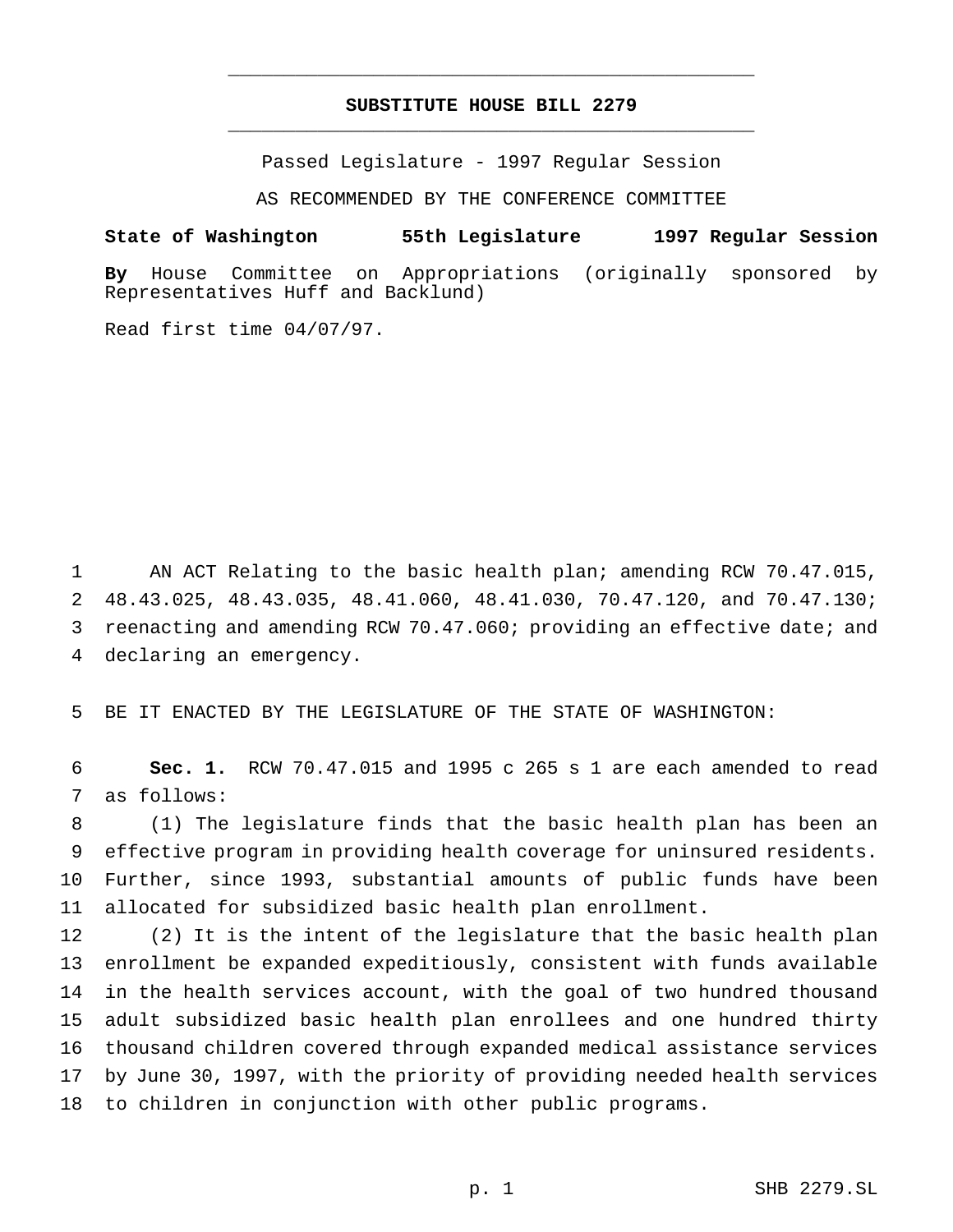(3) Effective January 1, 1996, basic health plan enrollees whose income is less than one hundred twenty-five percent of the federal poverty level shall pay at least a ten-dollar premium share.

 (4) No later than July 1, 1996, the administrator shall implement procedures whereby hospitals licensed under chapters 70.41 and 71.12 RCW, health carrier, rural health care facilities regulated under chapter 70.175 RCW, and community and migrant health centers funded under RCW 41.05.220, may expeditiously assist patients and their families in applying for basic health plan or medical assistance coverage, and in submitting such applications directly to the health care authority or the department of social and health services. The health care authority and the department of social and health services shall make every effort to simplify and expedite the application and enrollment process.

 (5) No later than July 1, 1996, the administrator shall implement procedures whereby health insurance agents and brokers, licensed under chapter 48.17 RCW, may expeditiously assist patients and their families in applying for basic health plan or medical assistance coverage, and in submitting such applications directly to the health care authority or the department of social and health services. Brokers and agents 21 ((shall be entitled to)) may receive a commission for each individual 22 sale of the basic health plan to anyone not ((at anytime previously)) 23 signed up within the previous five years and a commission for each 24 group sale of the basic health plan, if funding for this purpose is 25 provided in a specific appropriation to the health care authority. No commission shall be provided upon a renewal. Commissions shall be determined based on the estimated annual cost of the basic health plan, however, commissions shall not result in a reduction in the premium amount paid to health carriers. For purposes of this section "health 30 carrier" is as defined in RCW 48.43.005. The administrator may establish: (a) Minimum educational requirements that must be completed 32 by the agents or brokers; (b) an appointment process for agents or 33 brokers marketing the basic health plan; or (c) standards for 34 revocation of the appointment of an agent or broker to submit applications for cause, including untrustworthy or incompetent conduct 36 or harm to the public. The health care authority and the department of social and health services shall make every effort to simplify and expedite the application and enrollment process.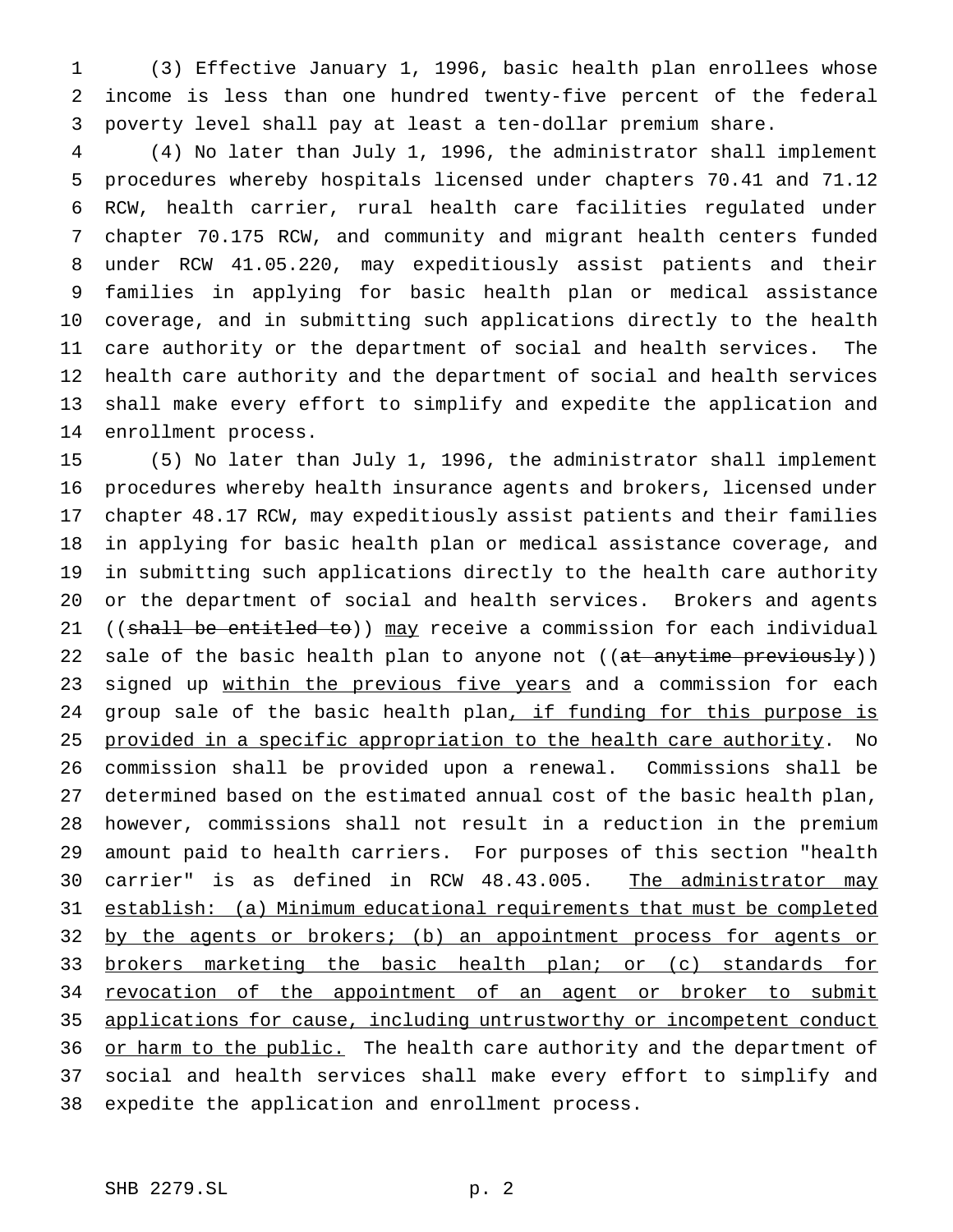**Sec. 2.** RCW 70.47.060 and 1995 c 266 s 1 and 1995 c 2 s 4 are each reenacted and amended to read as follows:

The administrator has the following powers and duties:

 (1) To design and from time to time revise a schedule of covered basic health care services, including physician services, inpatient and outpatient hospital services, prescription drugs and medications, and other services that may be necessary for basic health care. In 8 addition, the administrator may, to the extent that funds are 9 available, offer as basic health plan services chemical dependency services, mental health services and organ transplant services; however, no one service or any combination of these three services shall increase the actuarial value of the basic health plan benefits by more than five percent excluding inflation, as determined by the office of financial management. All subsidized and nonsubsidized enrollees in any participating managed health care system under the Washington basic 16 health plan shall be entitled to receive ((feovered basic health care 17 services])) covered basic health care services in return for premium payments to the plan. The schedule of services shall emphasize proven preventive and primary health care and shall include all services necessary for prenatal, postnatal, and well-child care. However, with respect to coverage for groups of subsidized enrollees who are eligible to receive prenatal and postnatal services through the medical assistance program under chapter 74.09 RCW, the administrator shall not contract for such services except to the extent that such services are necessary over not more than a one-month period in order to maintain continuity of care after diagnosis of pregnancy by the managed care provider. The schedule of services shall also include a separate schedule of basic health care services for children, eighteen years of age and younger, for those subsidized or nonsubsidized enrollees who choose to secure basic coverage through the plan only for their dependent children. In designing and revising the schedule of services, the administrator shall consider the guidelines for assessing health services under the mandated benefits act of 1984, RCW 48.42.080, and such other factors as the administrator deems appropriate.

 However, with respect to coverage for subsidized enrollees who are eligible to receive prenatal and postnatal services through the medical assistance program under chapter 74.09 RCW, the administrator shall not contract for such services except to the extent that the services are necessary over not more than a one-month period in order to maintain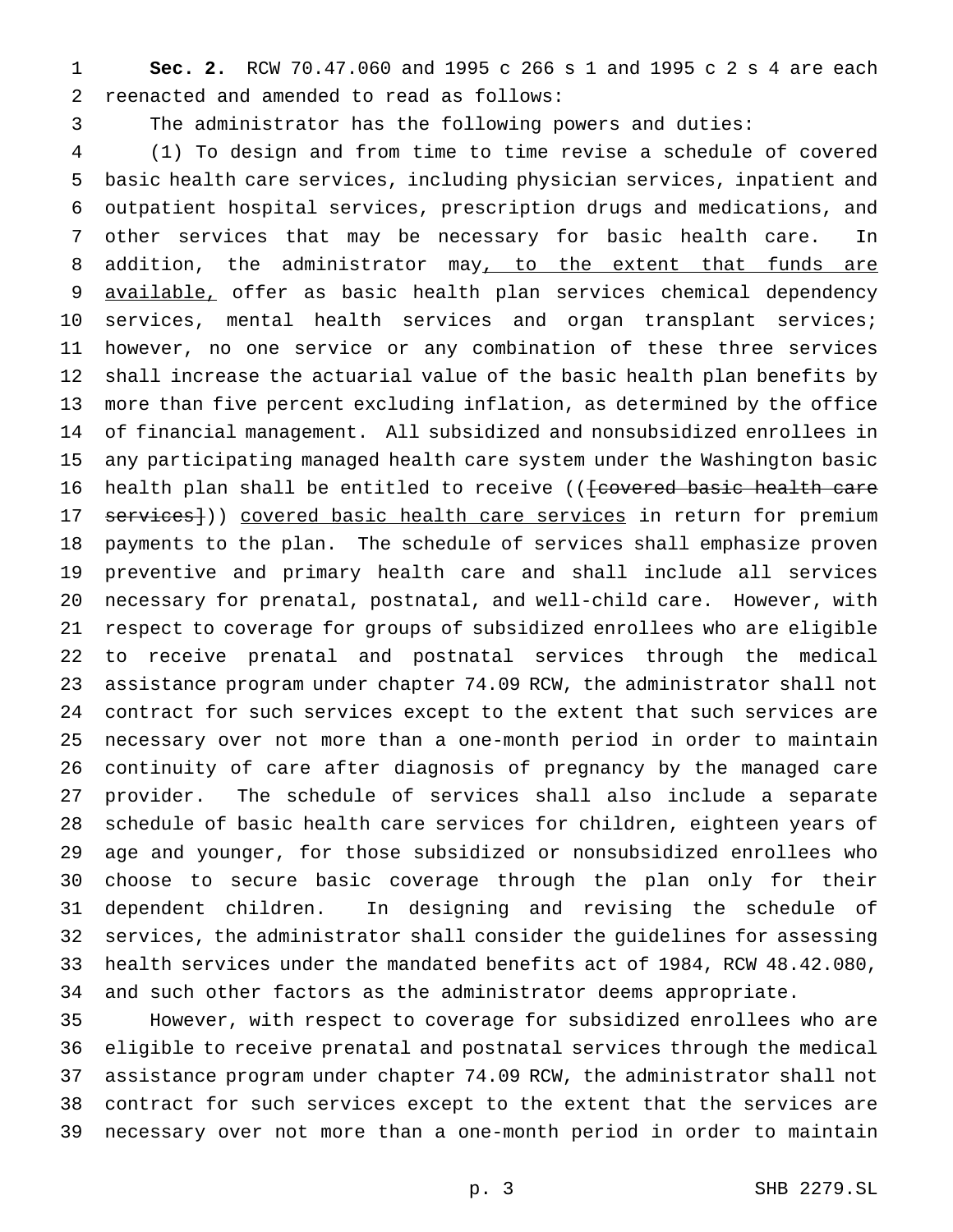continuity of care after diagnosis of pregnancy by the managed care provider.

 (2)(a) To design and implement a structure of periodic premiums due the administrator from subsidized enrollees that is based upon gross family income, giving appropriate consideration to family size and the ages of all family members. The enrollment of children shall not require the enrollment of their parent or parents who are eligible for the plan. The structure of periodic premiums shall be applied to subsidized enrollees entering the plan as individuals pursuant to subsection (9) of this section and to the share of the cost of the plan due from subsidized enrollees entering the plan as employees pursuant to subsection (10) of this section.

 (b) To determine the periodic premiums due the administrator from nonsubsidized enrollees. Premiums due from nonsubsidized enrollees shall be in an amount equal to the cost charged by the managed health care system provider to the state for the plan plus the administrative cost of providing the plan to those enrollees and the premium tax under RCW 48.14.0201.

 (c) An employer or other financial sponsor may, with the prior approval of the administrator, pay the premium, rate, or any other amount on behalf of a subsidized or nonsubsidized enrollee, by arrangement with the enrollee and through a mechanism acceptable to the 23 administrator((, but in no case shall the payment made on behalf of the 24 enrollee exceed the total premiums due from the enrollee)).

 (d) To develop, as an offering by all health carriers providing coverage identical to the basic health plan, a model plan benefits package with uniformity in enrollee cost-sharing requirements.

 (3) To design and implement a structure of enrollee cost sharing due a managed health care system from subsidized and nonsubsidized enrollees. The structure shall discourage inappropriate enrollee utilization of health care services, and may utilize copayments, deductibles, and other cost-sharing mechanisms, but shall not be so costly to enrollees as to constitute a barrier to appropriate utilization of necessary health care services.

 (4) To limit enrollment of persons who qualify for subsidies so as to prevent an overexpenditure of appropriations for such purposes. Whenever the administrator finds that there is danger of such an overexpenditure, the administrator shall close enrollment until the administrator finds the danger no longer exists.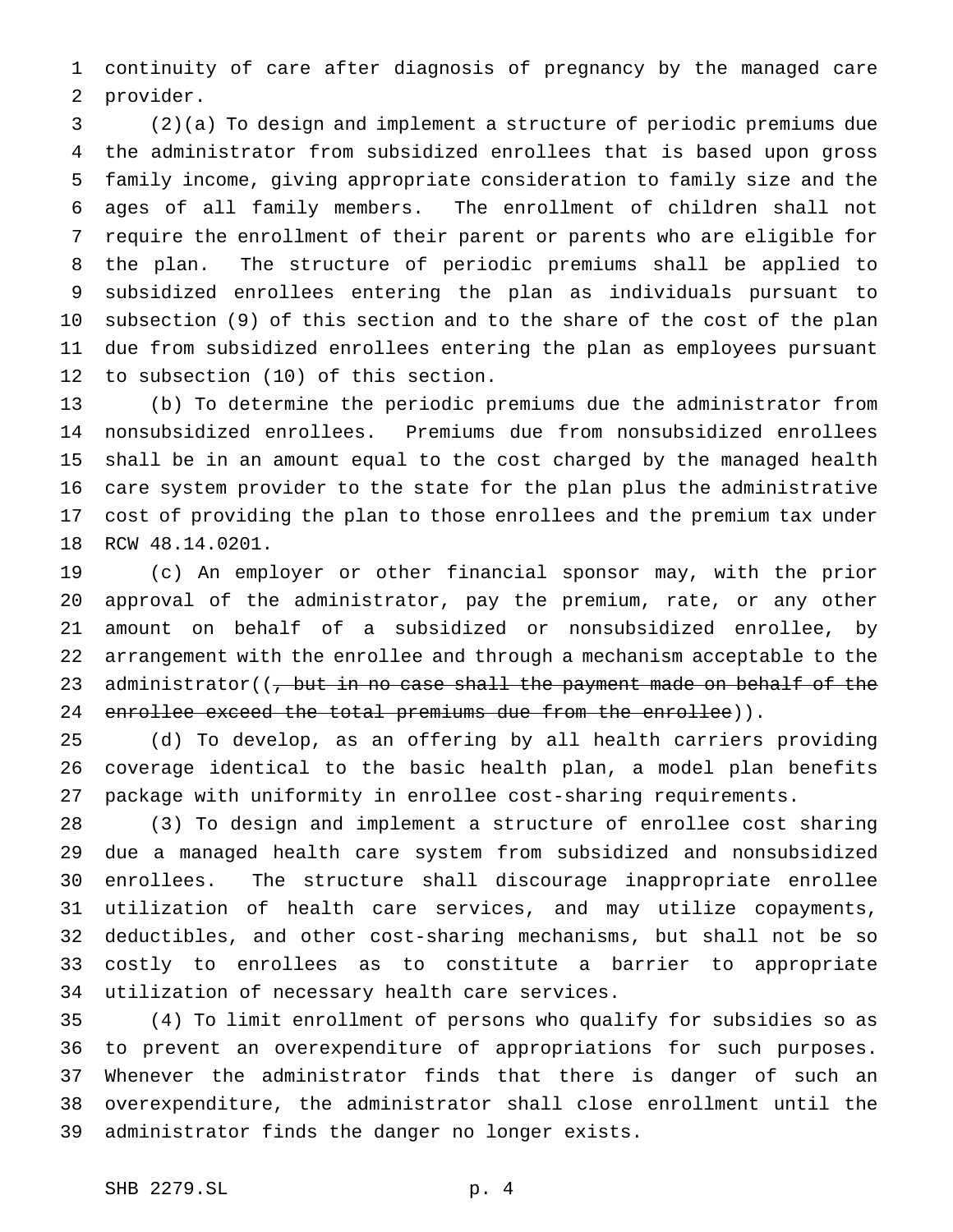(5) To limit the payment of subsidies to subsidized enrollees, as defined in RCW 70.47.020. The level of subsidy provided to persons who qualify may be based on the lowest cost plans, as defined by the administrator.

 (6) To adopt a schedule for the orderly development of the delivery of services and availability of the plan to residents of the state, subject to the limitations contained in RCW 70.47.080 or any act appropriating funds for the plan.

 (7) To solicit and accept applications from managed health care systems, as defined in this chapter, for inclusion as eligible basic health care providers under the plan. The administrator shall endeavor to assure that covered basic health care services are available to any enrollee of the plan from among a selection of two or more participating managed health care systems. In adopting any rules or procedures applicable to managed health care systems and in its dealings with such systems, the administrator shall consider and make suitable allowance for the need for health care services and the differences in local availability of health care resources, along with other resources, within and among the several areas of the state. Contracts with participating managed health care systems shall ensure that basic health plan enrollees who become eligible for medical assistance may, at their option, continue to receive services from their existing providers within the managed health care system if such providers have entered into provider agreements with the department of social and health services.

 (8) To receive periodic premiums from or on behalf of subsidized and nonsubsidized enrollees, deposit them in the basic health plan operating account, keep records of enrollee status, and authorize periodic payments to managed health care systems on the basis of the number of enrollees participating in the respective managed health care systems.

 (9) To accept applications from individuals residing in areas served by the plan, on behalf of themselves and their spouses and dependent children, for enrollment in the Washington basic health plan as subsidized or nonsubsidized enrollees, to establish appropriate minimum-enrollment periods for enrollees as may be necessary, and to determine, upon application and on a reasonable schedule defined by the authority, or at the request of any enrollee, eligibility due to current gross family income for sliding scale premiums. No subsidy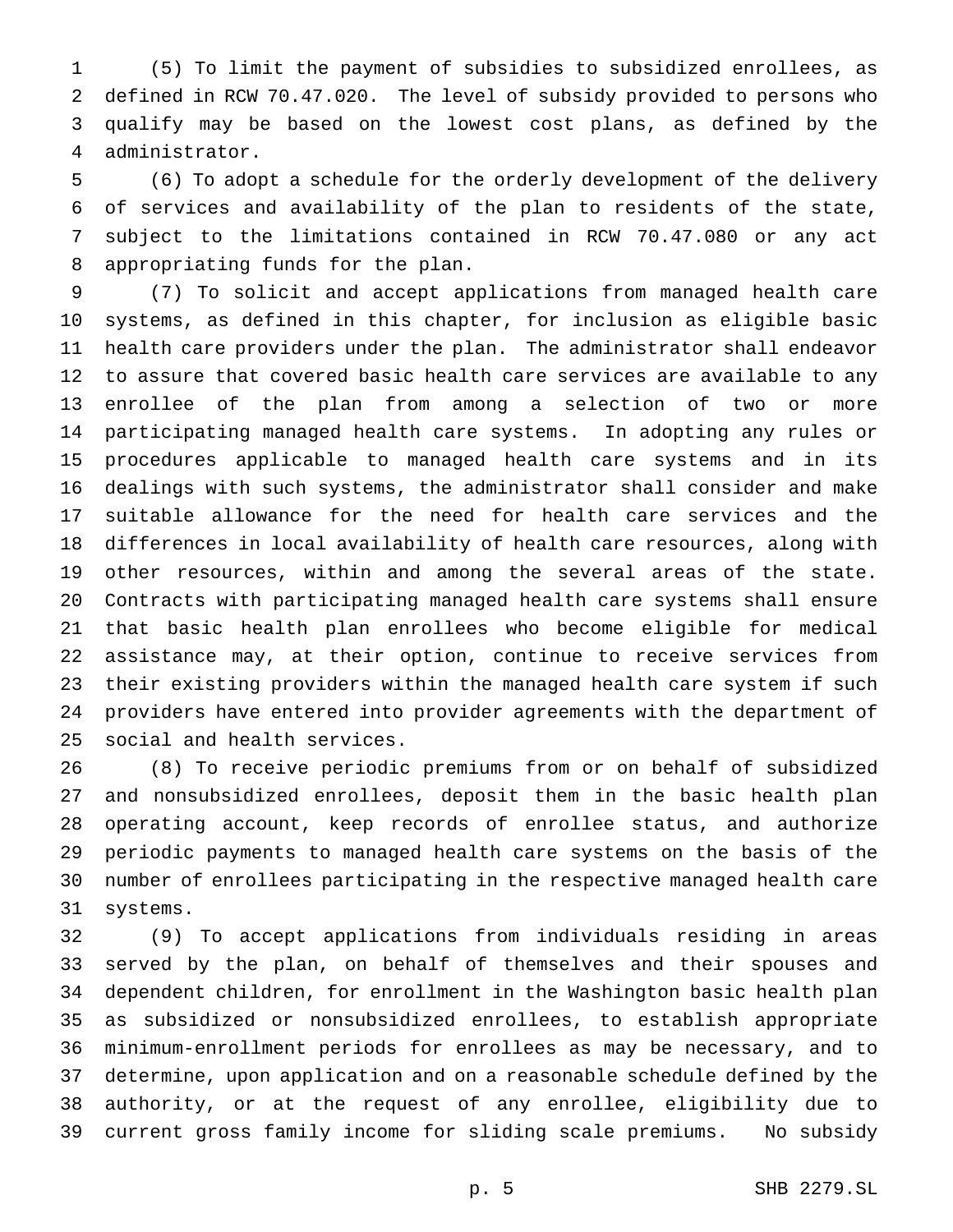may be paid with respect to any enrollee whose current gross family income exceeds twice the federal poverty level or, subject to RCW 70.47.110, who is a recipient of medical assistance or medical care services under chapter 74.09 RCW. If, as a result of an eligibility review, the administrator determines that a subsidized enrollee's income exceeds twice the federal poverty level and that the enrollee knowingly failed to inform the plan of such increase in income, the administrator may bill the enrollee for the subsidy paid on the enrollee's behalf during the period of time that the enrollee's income exceeded twice the federal poverty level. If a number of enrollees drop their enrollment for no apparent good cause, the administrator may establish appropriate rules or requirements that are applicable to such individuals before they will be allowed to reenroll in the plan.

 (10) To accept applications from business owners on behalf of themselves and their employees, spouses, and dependent children, as subsidized or nonsubsidized enrollees, who reside in an area served by the plan. The administrator may require all or the substantial majority of the eligible employees of such businesses to enroll in the plan and establish those procedures necessary to facilitate the orderly enrollment of groups in the plan and into a managed health care system. The administrator may require that a business owner pay at least an amount equal to what the employee pays after the state pays its portion of the subsidized premium cost of the plan on behalf of each employee enrolled in the plan. Enrollment is limited to those not eligible for medicare who wish to enroll in the plan and choose to obtain the basic health care coverage and services from a managed care system participating in the plan. The administrator shall adjust the amount determined to be due on behalf of or from all such enrollees whenever the amount negotiated by the administrator with the participating managed health care system or systems is modified or the administrative cost of providing the plan to such enrollees changes.

 (11) To determine the rate to be paid to each participating managed health care system in return for the provision of covered basic health care services to enrollees in the system. Although the schedule of covered basic health care services will be the same for similar enrollees, the rates negotiated with participating managed health care systems may vary among the systems. In negotiating rates with participating systems, the administrator shall consider the characteristics of the populations served by the respective systems,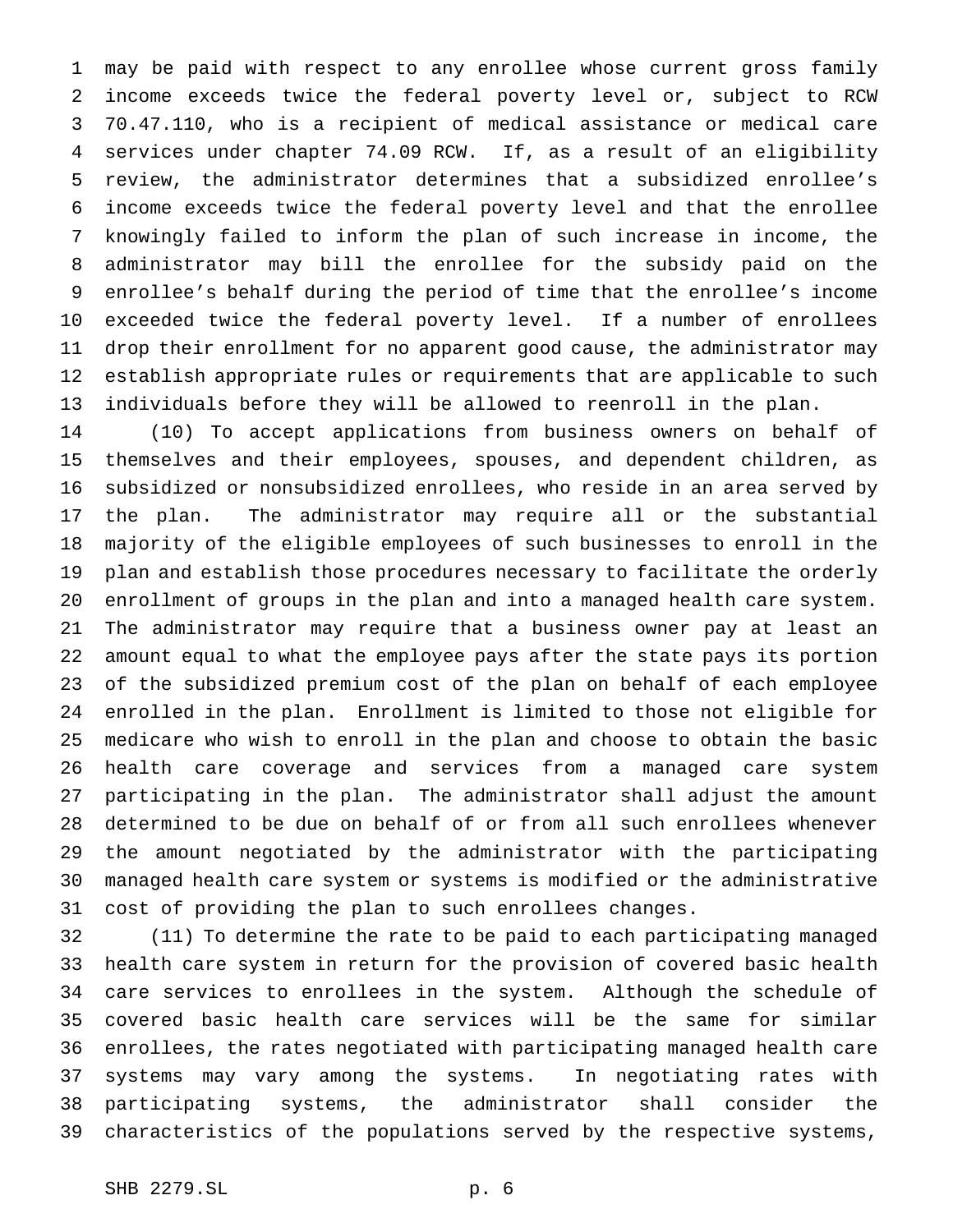economic circumstances of the local area, the need to conserve the resources of the basic health plan trust account, and other factors the administrator finds relevant.

 (12) To monitor the provision of covered services to enrollees by participating managed health care systems in order to assure enrollee access to good quality basic health care, to require periodic data reports concerning the utilization of health care services rendered to enrollees in order to provide adequate information for evaluation, and to inspect the books and records of participating managed health care systems to assure compliance with the purposes of this chapter. In requiring reports from participating managed health care systems, including data on services rendered enrollees, the administrator shall endeavor to minimize costs, both to the managed health care systems and to the plan. The administrator shall coordinate any such reporting requirements with other state agencies, such as the insurance commissioner and the department of health, to minimize duplication of effort.

 (13) To evaluate the effects this chapter has on private employer- based health care coverage and to take appropriate measures consistent with state and federal statutes that will discourage the reduction of such coverage in the state.

 (14) To develop a program of proven preventive health measures and to integrate it into the plan wherever possible and consistent with this chapter.

 (15) To provide, consistent with available funding, assistance for rural residents, underserved populations, and persons of color.

 \*Sec. 3. RCW 48.43.025 and <sup>1997</sup> <sup>c</sup> . . . <sup>s</sup> <sup>203</sup> (Engrossed Substitute House Bill No. 2018) are each amended to read as follows:

29 (1) Except as permitted in RCW 48.43.035 or otherwise specified in 30 this section ((and in RCW  $48.43.035$ )):

 (a) No carrier may reject an individual for health plan coverage based upon preexisting conditions of the individual.

 (b) No carrier may deny, exclude, or otherwise limit coverage for an individual's preexisting health conditions; except that <sup>a</sup> carrier may impose <sup>a</sup> three-month benefit waiting period for preexisting conditions for which medical advice was given, or for which <sup>a</sup> health care provider recommended or provided treatment within three months before the effective date of coverage.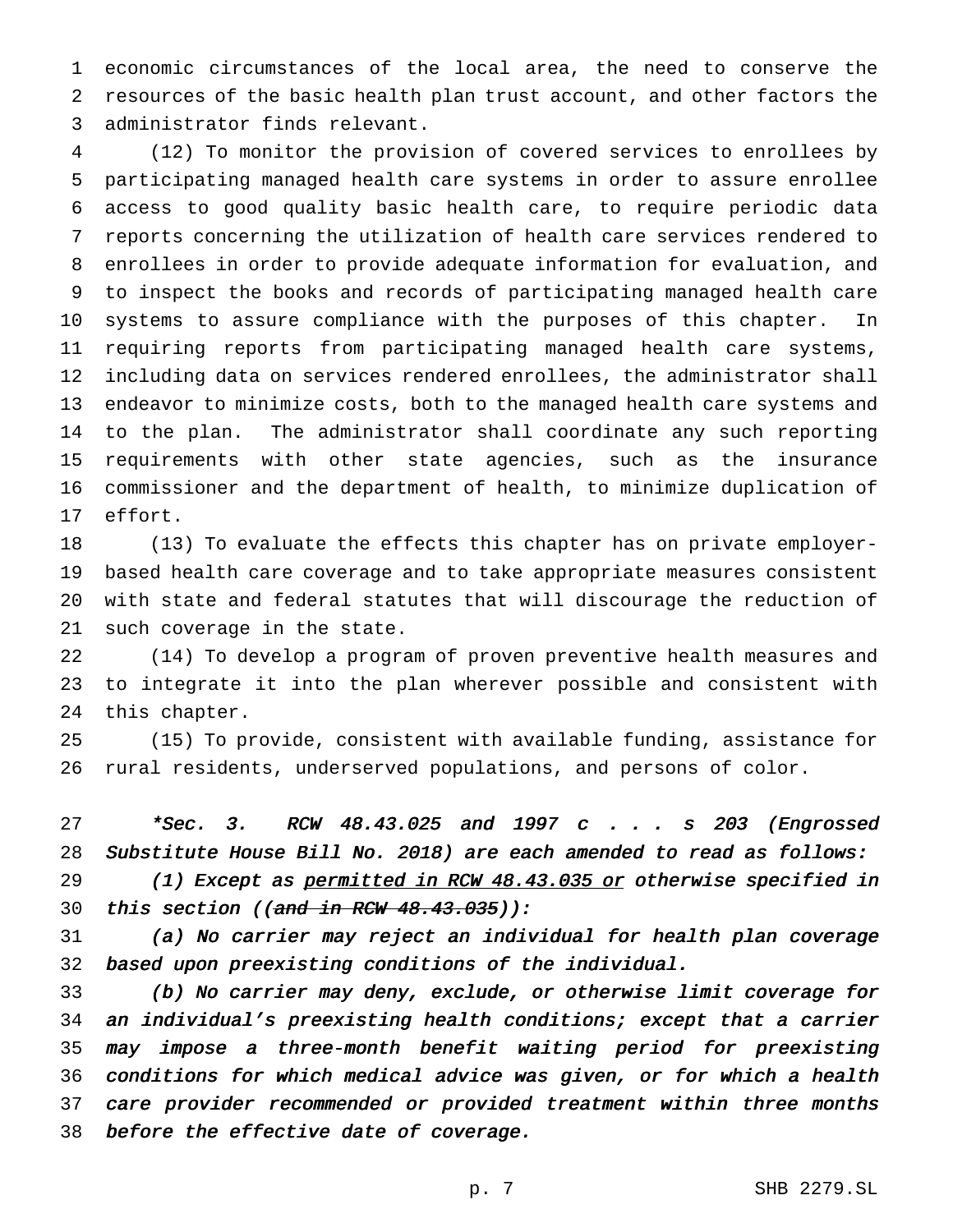(c) Every health carrier offering any individual health plan to any individual must allow open enrollment to eligible applicants into all 3 individual health plans offered by the carrier during the full months 4 of July and August of each year. The individual health plans exempt from guaranteed continuity under RCW 48.43.035(4) are exempt from this requirement. All applications for open enrollment coverage must be complete and postmarked to or received by the carrier in the months of July or August in any year following July 27, 1997. Coverage for these applicants must begin the first day of the next month subject to receipt of timely payment consistent with the terms of the policies.

 (d) At any time other than the open enrollment period specified in 12 (c) of this subsection, a carrier may either decline to accept an 13 applicant for enrollment or apply to such applicant's coverage a preexisting condition benefit waiting period not to exceed the amount of time remaining until the next open enrollment period, or three months, whichever is greater, provided that in either case all of the following conditions are met:

 $(i)$  The applicant has not maintained coverage as required in (f) of this subsection;

 (ii) The applicant is not applying as <sup>a</sup> newly eligible dependent meeting the requirements of (g) of this subsection; and

 (iii) The carrier uses uniform health evaluation criteria and practices among all individual health plans it offers.

 (e) If <sup>a</sup> carrier exercises the options specified in (d) of this subsection it must advise the applicant in writing within ten business days of such decision. Notice of the availability of Washington state health insurance pool coverage and <sup>a</sup> brochure outlining the benefits and exclusions of the Washington state health insurance pool policy or policies must be provided in accordance with RCW 48.41.180 to any person rejected for individual health plan coverage, who has had any health condition limited or excluded through health underwriting or who otherwise meets requirements for notice in chapter 48.41 RCW. Provided timely and complete application is received by the pool, eligible individuals shall be enrolled in the Washington state health insurance pool in an expeditious manner as determined by the board of directors of the pool.

 (f) <sup>A</sup> carrier may not refuse enrollment at any time based upon health evaluation criteria to otherwise eligible applicants who have been covered for any part of the three-month period immediately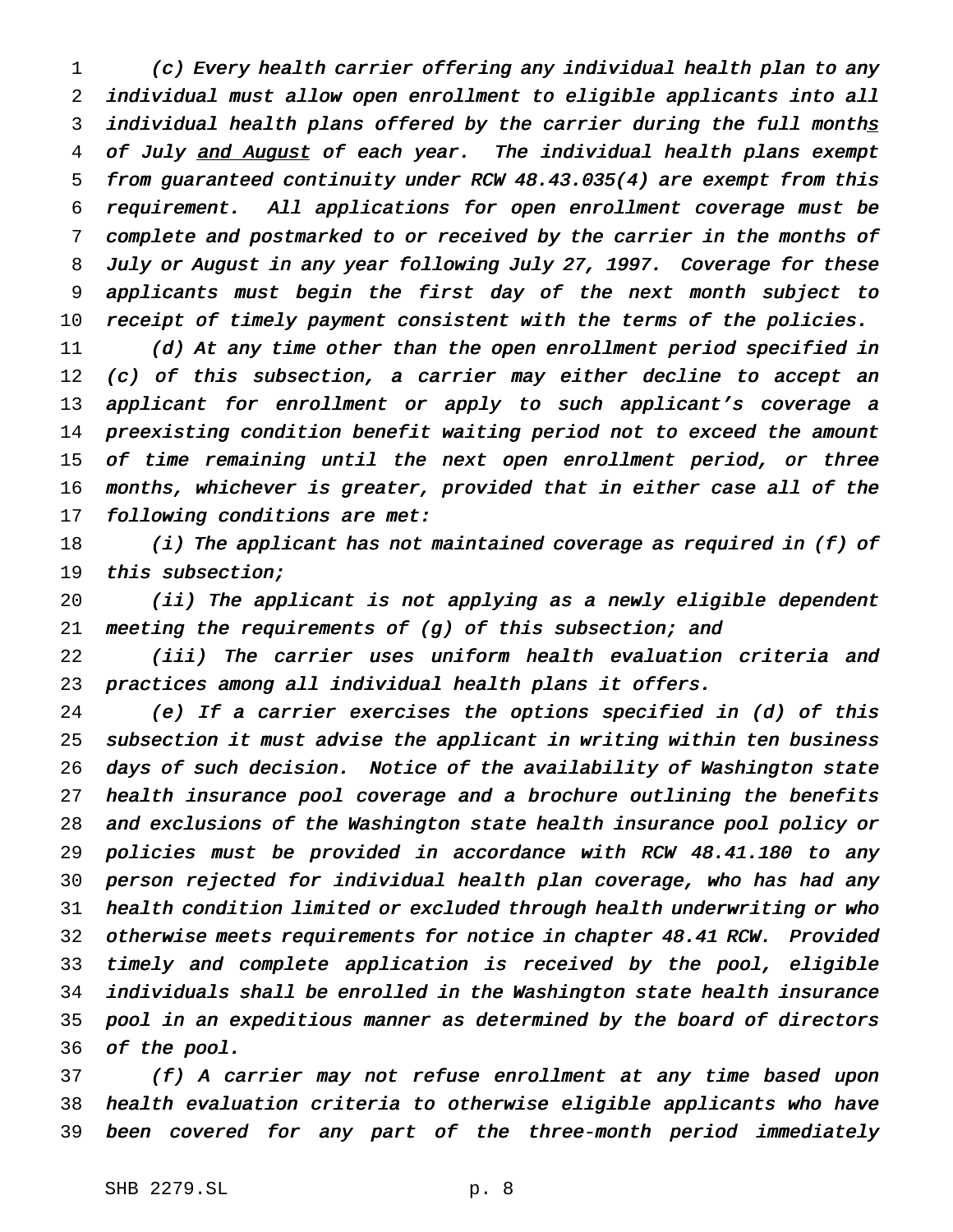preceding the date of application for the new individual health plan under <sup>a</sup> comparable group or individual health benefit plan with substantially similar benefits. For purposes of this subsection, in addition to provisions in RCW 48.43.015, the following publicly administered coverage shall be considered comparable health benefit plans: The basic health plan established by chapter 70.47 RCW; the medical assistance program established by chapter 74.09 RCW; and the Washington state health insurance pool, established by chapter 48.41 RCW, as long as the person is continuously enrolled in the pool until the next open enrollment period. If the person is enrolled in the pool for less than three months, she or he will be credited for that period 12 up to three months.

 (g) <sup>A</sup> carrier must accept for enrollment all newly eligible 14 dependents of an enrollee for enrollment onto the enrollee's individual health plan at any time of the year, provided application is made within sixty-three days of eligibility, or such longer time as provided 17 by law or contract.

18 (h) At no time are carriers required to accept for enrollment any individual residing outside the state of Washington, except for qualifying dependents who reside outside the carrier service area.

 (2) No carrier may avoid the requirements of this section through the creation of <sup>a</sup> new rate classification or the modification of an existing rate classification. <sup>A</sup> new or changed rate classification will be deemed an attempt to avoid the provisions of this section if the new or changed classification would substantially discourage applications for coverage from individuals or groups who are higher than average health risks. The provisions of this section apply only to individuals who are Washington residents.

**\*Sec. 3 was vetoed. See message at end of chapter.**

 \*Sec. 4. RCW 48.43.035 and <sup>1997</sup> <sup>c</sup> . . . <sup>s</sup> <sup>204</sup> (Engrossed Substitute House Bill No. 2018) are each amended to read as follows: 32 (1) Except as permitted in RCW 48.43.025 or otherwise specified in 33 this section ((and in RCW 48.43.025)), every health carrier shall accept for enrollment any state resident within the carrier's service area and provide or assure the provision of all covered services regardless of age, sex, family structure, ethnicity, race, health condition, geographic location, employment status, socioeconomic status, other condition or situation, or the provisions of RCW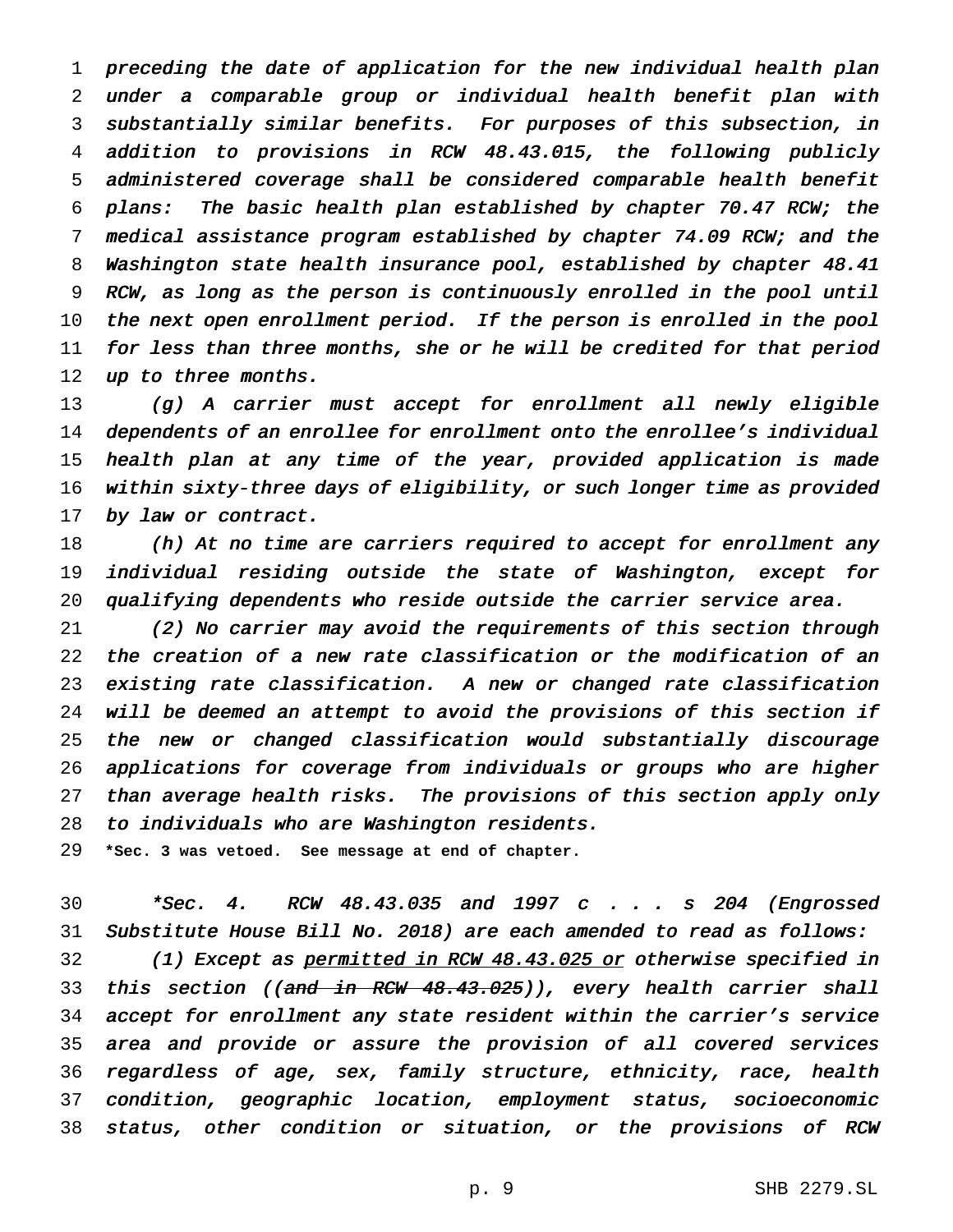49.60.174(2). The insurance commissioner may grant <sup>a</sup> temporary exemption from this subsection, if, upon application by <sup>a</sup> health carrier the commissioner finds that the clinical, financial, or administrative capacity to serve existing enrollees will be impaired if <sup>a</sup> health carrier is required to continue enrollment of additional eligible individuals.

 (2) Except as provided in subsection (6) of this section, all health plans shall contain or incorporate by endorsement <sup>a</sup> guarantee of the continuity of coverage of the plan. For the purposes of this section, <sup>a</sup> plan is "renewed" when it is continued beyond the earliest date upon which, at the carrier's sole option, the plan could have been 12 terminated for other than nonpayment of premium. In the case of group 13 plans, the carrier may consider the group's anniversary date as the renewal date for purposes of complying with the provisions of this section.

 (3) The guarantee of continuity of coverage required in health plans shall not prevent <sup>a</sup> carrier from canceling or nonrenewing <sup>a</sup> 18 health plan for:

19 (a) Nonpayment of premium;

 (b) Violation of published policies of the carrier approved by the insurance commissioner;

 (c) Covered persons entitled to become eligible for medicare benefits by reason of age who fail to apply for <sup>a</sup> medicare supplement plan or medicare cost, risk, or other plan offered by the carrier 25 pursuant to federal laws and regulations;

 (d) Covered persons who fail to pay any deductible or copayment amount owed to the carrier and not the provider of health care 28 services;

(e) Covered persons committing fraudulent acts as to the carrier;

(f) Covered persons who materially breach the health plan;

 (g) Change or implementation of federal or state laws that no longer permit the continued offering of such coverage; or

 (h) Cessation of <sup>a</sup> plan in accordance with subsection (5) or (7) of this section.

 (4) The provisions of this section do not apply in the following cases:

(a) <sup>A</sup> carrier has zero enrollment on <sup>a</sup> product;

 (b) <sup>A</sup> carrier replaces <sup>a</sup> product and the replacement product is provided to all covered persons within that class or line of business,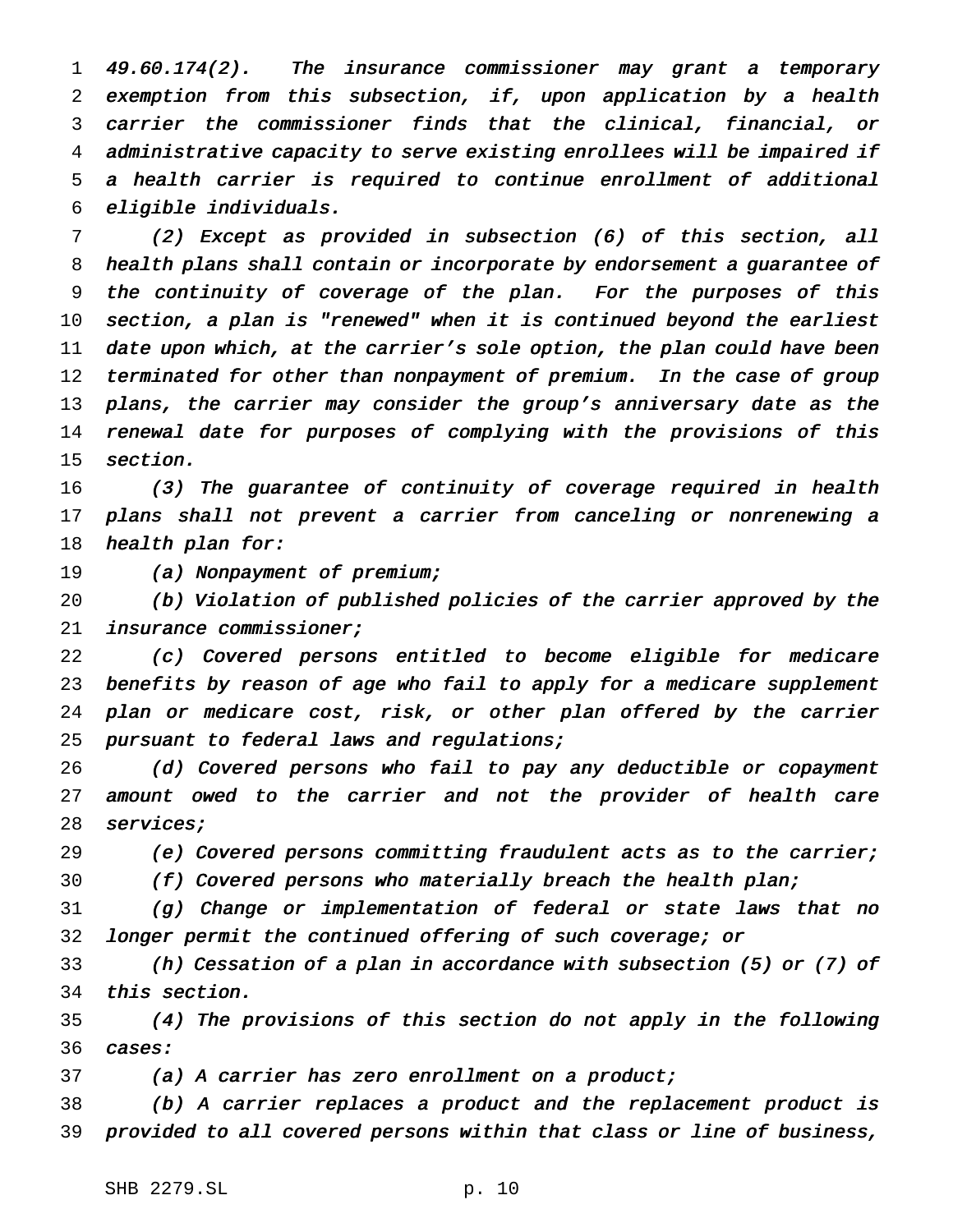includes all of the services covered under the replaced product, and does not significantly limit access to the kind of services covered under the replaced product. The health plan may also allow unrestricted conversion to <sup>a</sup> fully comparable product; or

 (c) <sup>A</sup> carrier is withdrawing from <sup>a</sup> service area or from <sup>a</sup> segment of its service area because the carrier has demonstrated to the insurance commissioner that the carrier's clinical, financial, or administrative capacity to serve enrollees would be exceeded.

 (5) <sup>A</sup> health carrier may discontinue or materially modify <sup>a</sup> particular health plan, only if:

 (a) The health carrier provides notice to each covered person or group provided coverage of this type of such discontinuation or modification at least ninety days prior to the date of the discontinuation or modification of coverage;

15 (b) The health carrier offers to each covered person or group provided coverage of this type the option to purchase any other health plan currently being offered by the health carrier to similar covered 18 persons in the market category and geographic area; and

 (c) In exercising the option to discontinue or modify <sup>a</sup> particular health plan and in offering the option of coverage under (b) of this subsection, the health carrier acts uniformly without regard to any health-status related factor of covered persons or persons who may become eligible for coverage.

 (6) The provisions of this section do not apply to health plans deemed by the insurance commissioner to be unique or limited or have <sup>a</sup> short-term purpose, after <sup>a</sup> written request for such classification by 27 the carrier and subsequent written approval by the insurance commissioner.

 (7) <sup>A</sup> health carrier may discontinue all health plan coverage in one or more of the following lines of business:

31  $(a)(i)$  Individual; or

(ii)(A) Small group (1-50 eligible employees); and

(B) Large group (51+ eligible employees);

(b) Only if:

 (i) The health carrier provides notice to the office of the insurance commissioner and to each person covered by <sup>a</sup> plan within the line of business of such discontinuation at least one hundred eighty 38 days prior to the expiration of coverage; and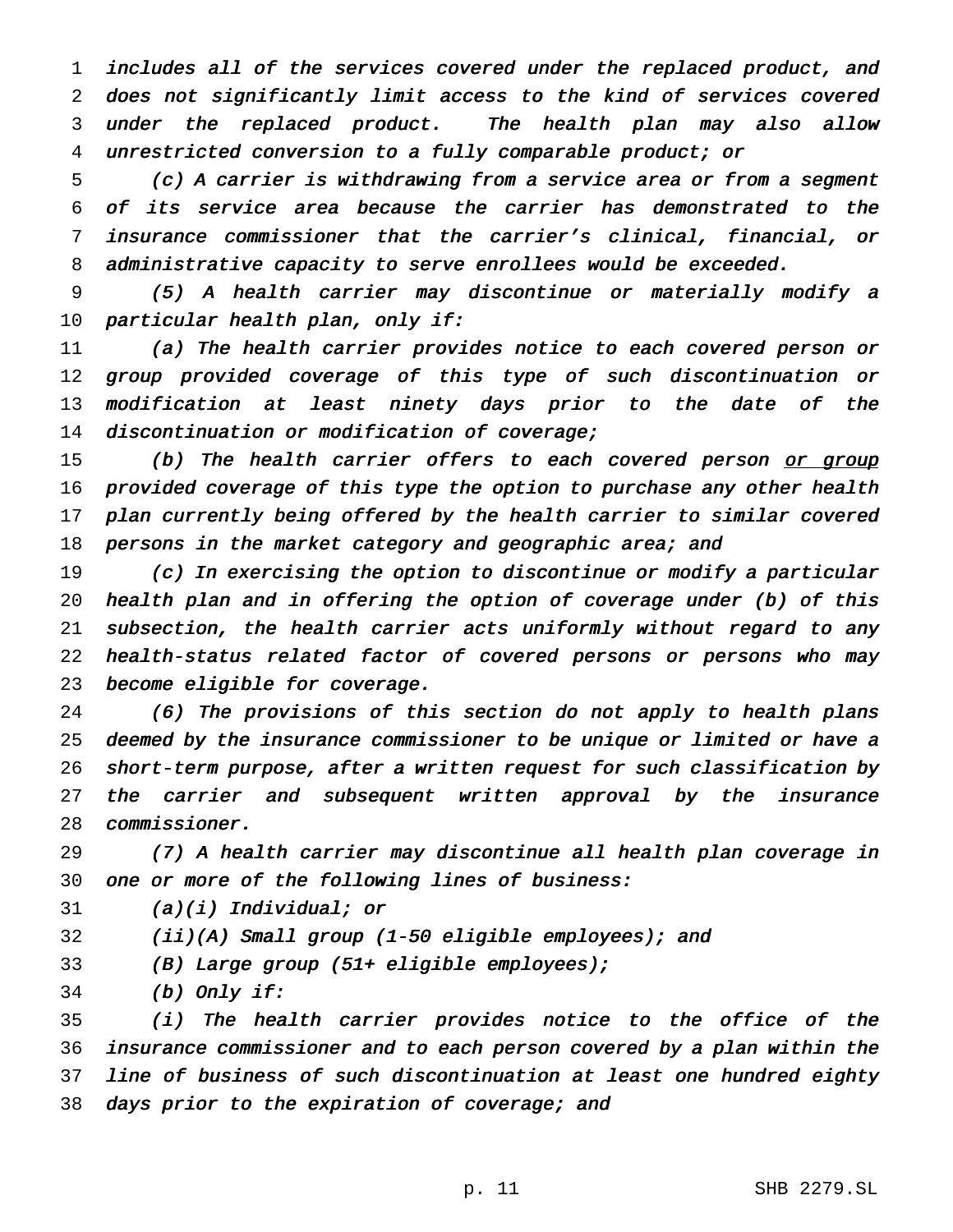(ii) All plans issued or delivered in the state by the health carrier in such line of business are discontinued, and coverage under such plans in such line of business is not renewed; and

 (iii) The health carrier may not issue any health plan coverage in the line of business and state involved during the five-year period beginning on the date of the discontinuation of the last health plan not so renewed.

 (8) The portability provisions of RCW 48.43.015 continue to apply to all enrollees whose health insurance coverage is modified or discontinued pursuant to this section.

 (9) Nothing in this section modifies <sup>a</sup> health carrier's 12 responsibility to offer the basic health plan model plan as required by 13 RCW 70.47.060(2)(d).

**\*Sec. 4 was vetoed. See message at end of chapter.**

 **Sec. 5.** RCW 48.41.060 and 1997 c . . . s 211 (Engrossed Substitute House Bill No. 2018) are each amended to read as follows:

 The board shall have the general powers and authority granted under the laws of this state to insurance companies, health care service contractors, and health maintenance organizations, licensed or registered to offer or provide the kinds of health coverage defined under this title. In addition thereto, the board may:

 (1) Enter into contracts as are necessary or proper to carry out the provisions and purposes of this chapter including the authority, with the approval of the commissioner, to enter into contracts with similar pools of other states for the joint performance of common administrative functions, or with persons or other organizations for 27 the performance of administrative functions;

 (2) Sue or be sued, including taking any legal action as necessary to avoid the payment of improper claims against the pool or the coverage provided by or through the pool;

 (3) Establish appropriate rates, rate schedules, rate adjustments, expense allowances, agent referral fees, claim reserve formulas and any other actuarial functions appropriate to the operation of the pool. Rates shall not be unreasonable in relation to the coverage provided, the risk experience, and expenses of providing the coverage. Rates and rate schedules may be adjusted for appropriate risk factors such as age and area variation in claim costs and shall take into consideration appropriate risk factors in accordance with established actuarial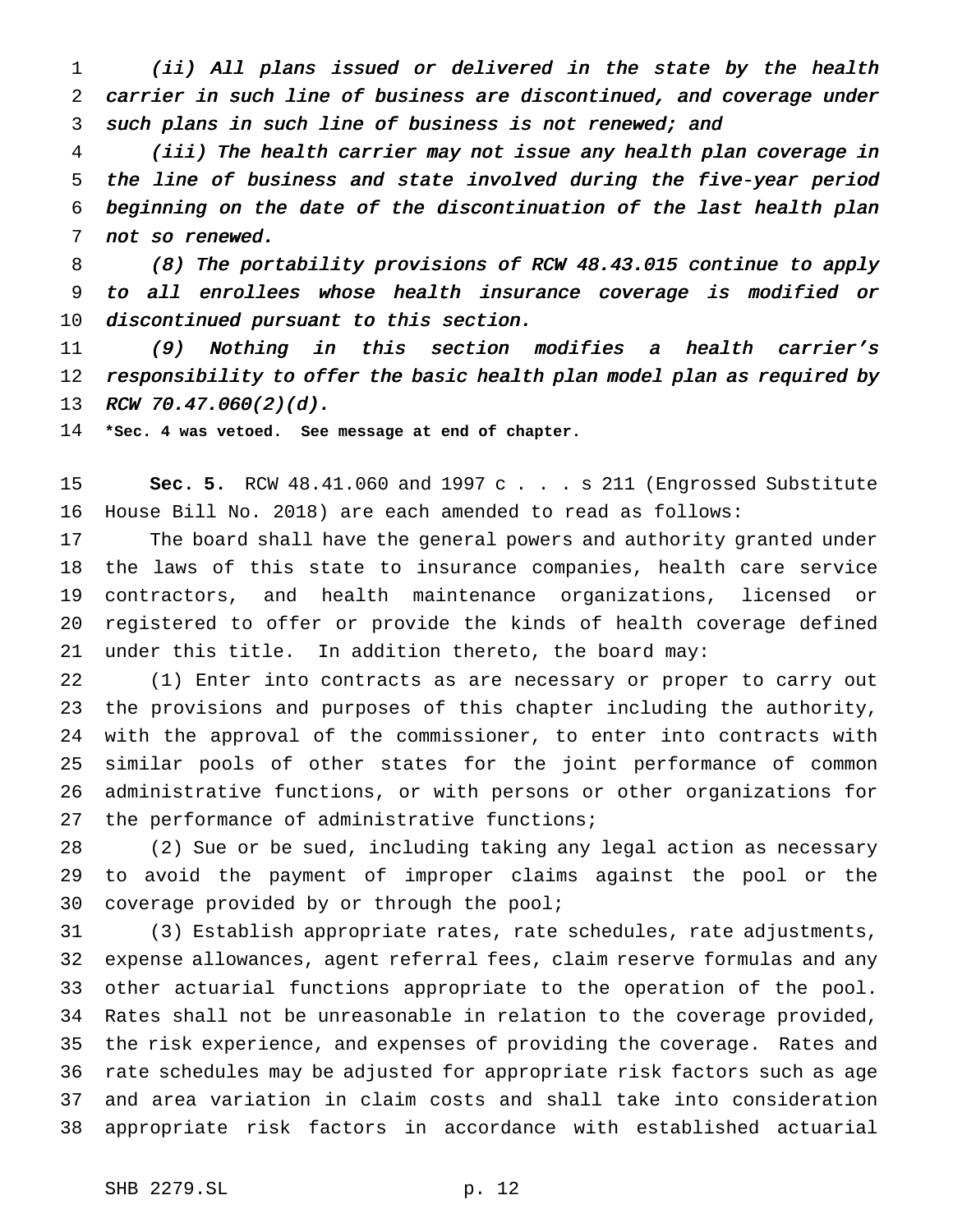underwriting practices consistent with Washington state small group 2 plan rating requirements under RCW ((48.20.028, 48.44.022, and 48.46.064)) 48.44.023 and 48.46.066;

 (4) Assess members of the pool in accordance with the provisions of this chapter, and make advance interim assessments as may be reasonable and necessary for the organizational or interim operating expenses. Any interim assessments will be credited as offsets against any regular 8 assessments due following the close of the year;

 (5) Issue policies of health coverage in accordance with the requirements of this chapter;

 (6) Appoint appropriate legal, actuarial and other committees as necessary to provide technical assistance in the operation of the pool, policy, and other contract design, and any other function within the 14 authority of the pool; and

 (7) Conduct periodic audits to assure the general accuracy of the financial data submitted to the pool, and the board shall cause the pool to have an annual audit of its operations by an independent certified public accountant.

 **Sec. 6.** RCW 48.41.030 and 1997 c . . . (Engrossed Substitute House Bill No. 2018) s 210 are each amended to read as follows:

 HEALTH INSURANCE POOL--DEFINITIONS. As used in this chapter, the following terms have the meaning indicated, unless the context requires otherwise:

 (1) "Accounting year" means a twelve-month period determined by the board for purposes of record-keeping and accounting. The first accounting year may be more or less than twelve months and, from time to time in subsequent years, the board may order an accounting year of other than twelve months as may be required for orderly management and accounting of the pool.

 (2) "Administrator" means the entity chosen by the board to administer the pool under RCW 48.41.080.

(3) "Board" means the board of directors of the pool.

(4) "Commissioner" means the insurance commissioner.

 (5) "Covered Person" means any individual resident of this state 35 who is eligible to receive benefits from any member, or other health plan.

 (6) "Health care facility" has the same meaning as in RCW 70.38.025.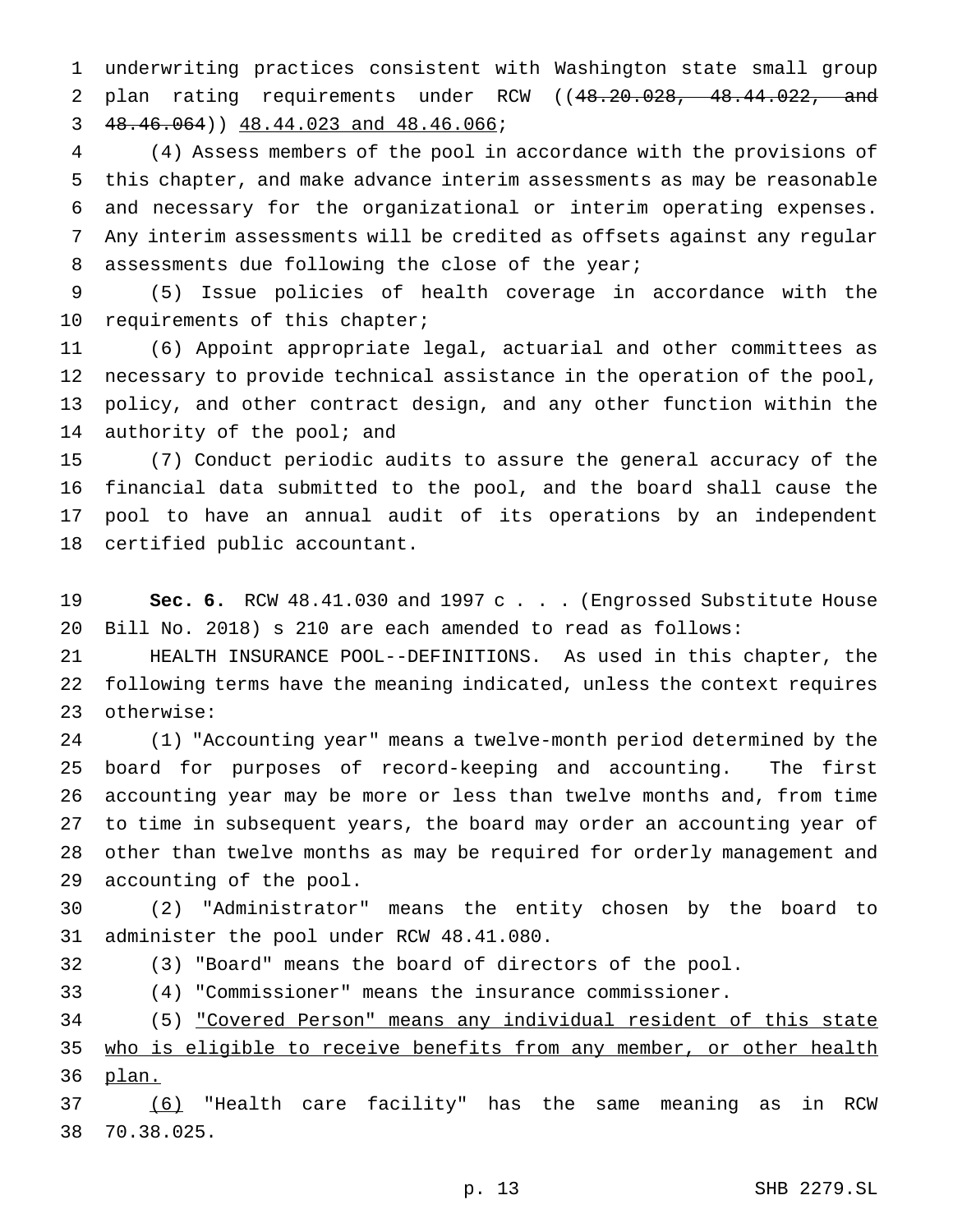1 (((6))) (7) "Health care provider" means any physician, facility, or health care professional, who is licensed in Washington state and entitled to reimbursement for health care services.

 (( $\left(\frac{1}{2}\right)$ ) (8) "Health care services" means services for the purpose of preventing, alleviating, curing, or healing human illness or injury.

 $((\langle 8\rangle))$  (9) "Health coverage" means any group or individual disability insurance policy, health care service contract, and health maintenance agreement, except those contracts entered into for the provision of health care services pursuant to Title XVIII of the Social Security Act, 42 U.S.C. Sec. 1395 et seq. The term does not include short-term care, long-term care, dental, vision, accident, fixed indemnity, disability income contracts, civilian health and medical program for the uniform services (CHAMPUS), 10 U.S.C. 55, limited benefit or credit insurance, coverage issued as a supplement to liability insurance, insurance arising out of the worker's compensation or similar law, automobile medical payment insurance, or insurance under which benefits are payable with or without regard to fault and which is statutorily required to be contained in any liability insurance policy or equivalent self-insurance.

 $((+9))$   $(10)$  "Health plan" means any arrangement by which persons, including dependents or spouses, covered or making application to be covered under this pool, have access to hospital and medical benefits or reimbursement including any group or individual disability insurance 24 policy; health care service contract; health maintenance agreement; uninsured arrangements of group or group-type contracts including employer self-insured, cost-plus, or other benefit methodologies not involving insurance or not governed by Title 48 RCW; coverage under group-type contracts which are not available to the general public and can be obtained only because of connection with a particular organization or group; and coverage by medicare or other governmental benefits. This term includes coverage through "health coverage" as defined under this section, and specifically excludes those types of programs excluded under the definition of "health coverage" in 34 subsection  $((+8))$  (9) of this section.

 $((+10))$  (11) "Medical assistance" means coverage under Title XIX of the federal Social Security Act (42 U.S.C., Sec. 1396 et seq.) and chapter 74.09 RCW.

38  $((+11))$   $(12)$  "Medicare" means coverage under Title XVIII of the Social Security Act, (42 U.S.C. Sec. 1395 et seq., as amended).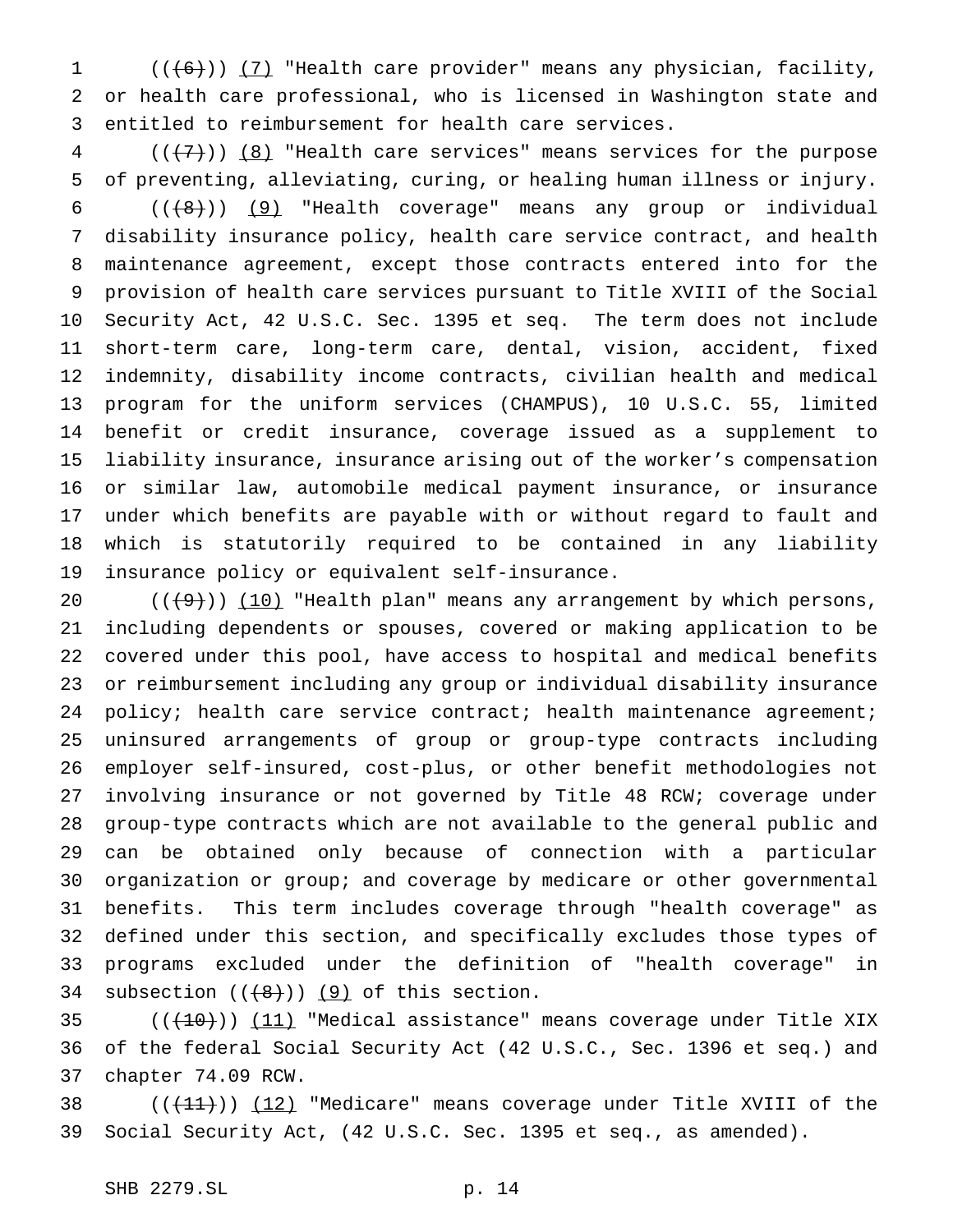1 (( $(12)$ )) (13) "Member" means any commercial insurer which provides disability insurance, any health care service contractor, and any health maintenance organization licensed under Title 48 RCW. "Member" shall also mean, as soon as authorized by federal law, employers and other entities, including a self-funding entity and employee welfare benefit plans that provide health plan benefits in this state on or after May 18, 1987. "Member" does not include any insurer, health care service contractor, or health maintenance organization whose products are exclusively dental products or those products excluded from the 10 definition of "health coverage" set forth in subsection  $((+8+))$  (9) of this section.

12 (( $(13)$ )) (14) "Network provider" means a health care provider who has contracted in writing with the pool administrator to accept payment from and to look solely to the pool according to the terms of the pool health plans.

 $((+14))$   $(15)$  "Plan of operation" means the pool, including articles, by-laws, and operating rules, adopted by the board pursuant to RCW 48.41.050.

19 (( $(15)$ )) (16) "Point of service plan" means a benefit plan offered by the pool under which a covered person may elect to receive covered services from network providers, or nonnetwork providers at a reduced rate of benefits.

23  $((+16))$   $(17)$  "Pool" means the Washington state health insurance pool as created in RCW 48.41.040.

25 ((<del>(17)</del>)) (18) "Substantially equivalent health plan" means a 26 "health plan" as defined in subsection  $((+9))$   $(10)$  of this section which, in the judgment of the board or the administrator, offers persons including dependents or spouses covered or making application to be covered by this pool an overall level of benefits deemed approximately equivalent to the minimum benefits available under this pool.

 **Sec. 7.** RCW 70.47.120 and 1987 1st ex.s. c 5 s 14 are each amended to read as follows:

 In addition to the powers and duties specified in RCW 70.47.040 and 70.47.060, the administrator has the power to enter into contracts for the following functions and services:

 (1) With public or private agencies, to assist the administrator in her or his duties to design or revise the schedule of covered basic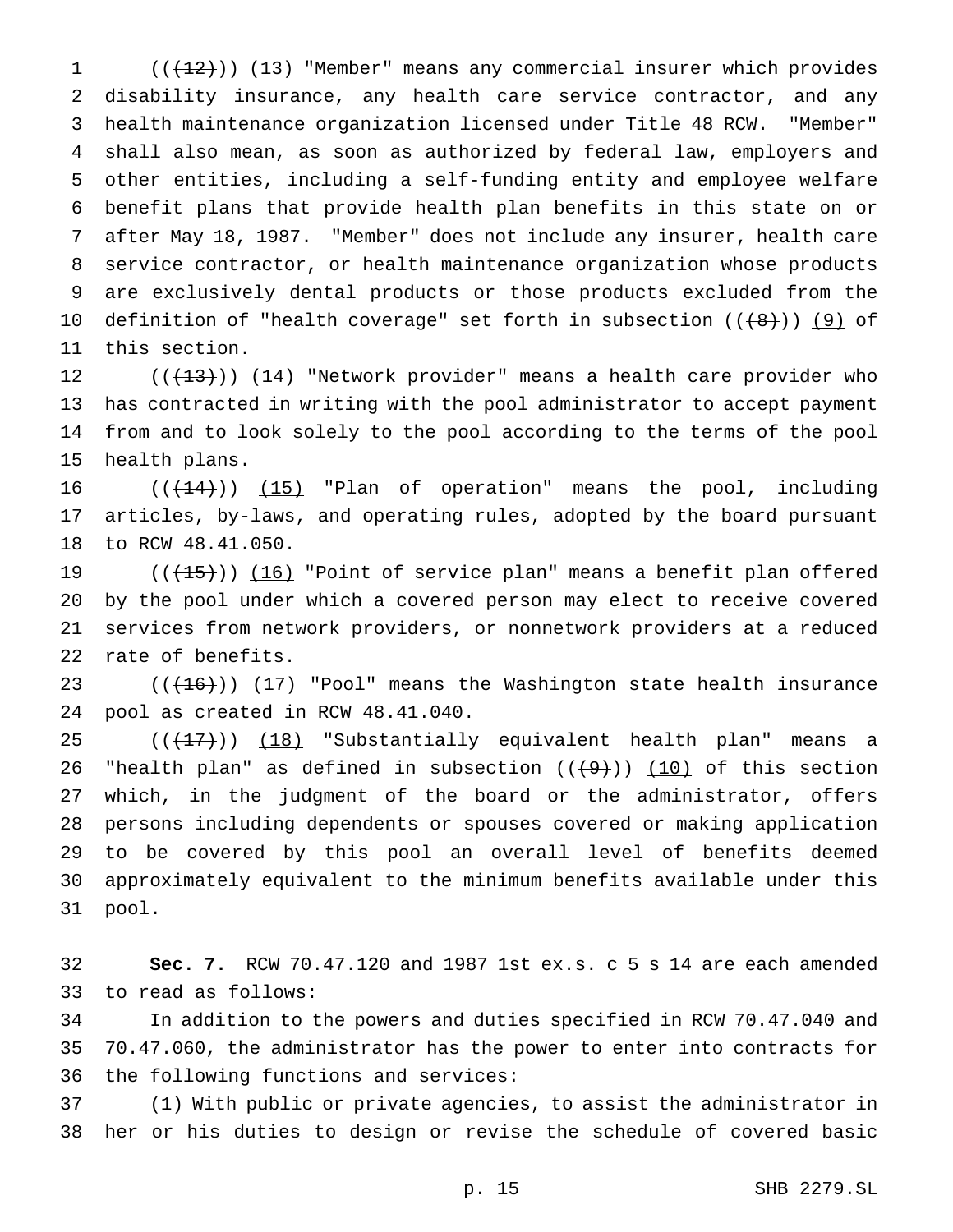health care services, and/or to monitor or evaluate the performance of participating managed health care systems.

 (2) With public or private agencies, to provide technical or professional assistance to health care providers, particularly public or private nonprofit organizations and providers serving rural areas, who show serious intent and apparent capability to participate in the plan as managed health care systems.

 (3) With public or private agencies, including health care service contractors registered under RCW 48.44.015, and doing business in the state, for marketing and administrative services in connection with participation of managed health care systems, enrollment of enrollees, billing and collection services to the administrator, and other administrative functions ordinarily performed by health care service contractors, other than insurance. Any activities of a health care service contractor pursuant to a contract with the administrator under this section shall be exempt from the provisions and requirements of 17 Title 48 RCW except that persons appointed or authorized to solicit 18 applications for enrollment in the basic health plan shall comply with 19 chapter 48.17 RCW.

 **Sec. 8.** RCW 70.47.130 and 1994 c 309 s 6 are each amended to read as follows:

22 (1) The activities and operations of the Washington basic health plan under this chapter, including those of managed health care systems to the extent of their participation in the plan, are exempt from the 25 provisions and requirements of Title 48 RCW((, except as provided in RCW 70.47.070 and that the premium and prepayment tax imposed under RCW 27 48.14.0201 shall apply to amounts paid to a managed health care system 28 by the basic health plan for participating in the basic health plan and providing health care services for nonsubsidized enrollees in the basic 30 health plan)) except:

(a) Benefits as provided in RCW 70.47.070;

 (b) Persons appointed or authorized to solicit applications for 33 enrollment in the basic health plan, including employees of the health 34 care authority, must comply with chapter 48.17 RCW. For purposes of this subsection (1)(b), "solicit" does not include distributing information and applications for the basic health plan and responding 37 to questions; and